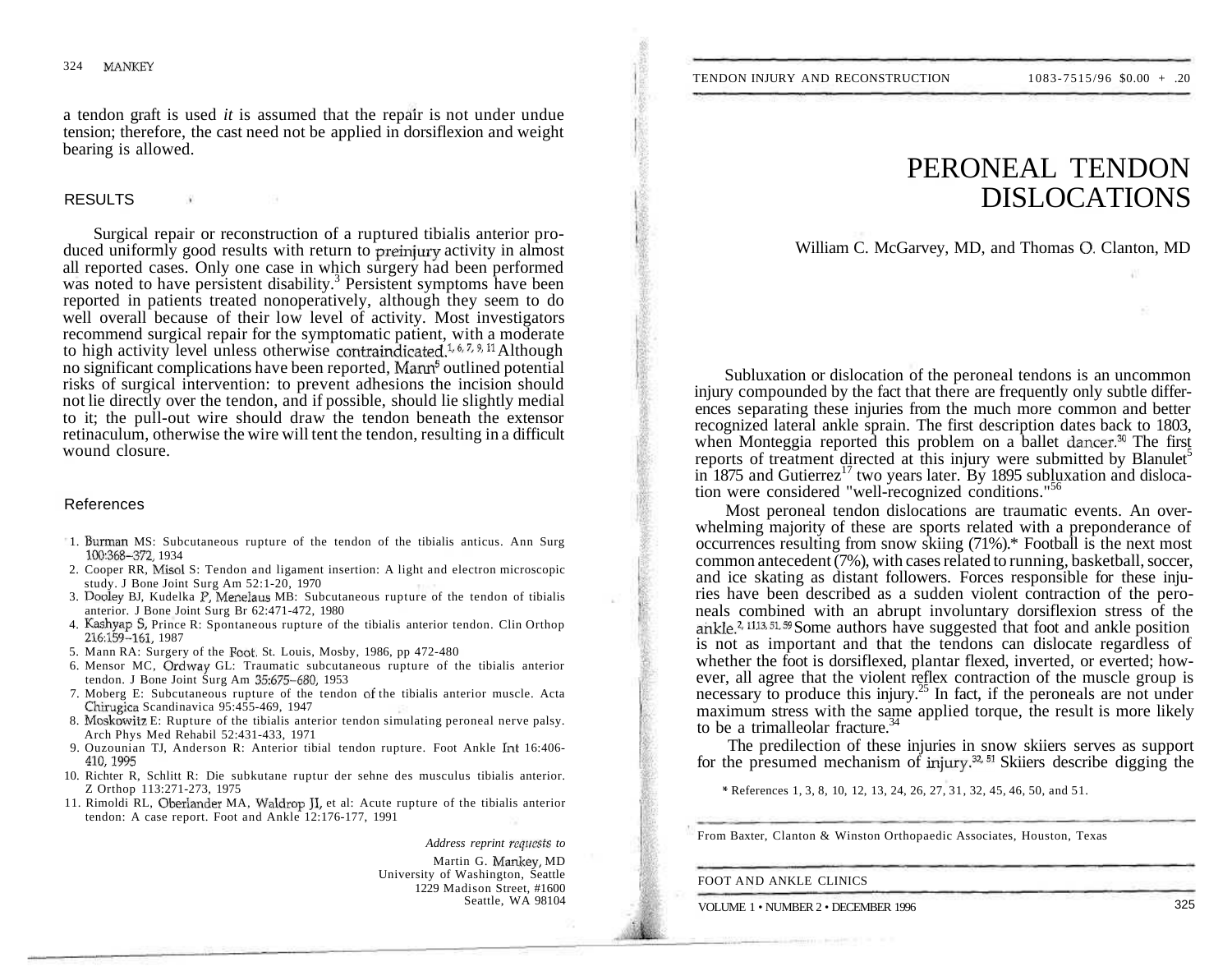tips of their skis into the snow, creating a sudden deceleration force combined with the dorsiflexed position of the ankle in the ski boot. The rigid boot prevents significant torque on the skeleton at the ankle but force is transmitted to the muscles, culminating in the abrupt forceful reflex contraction of the peroneals that overcomes the soft-tissue restraints. Others propose that, the motions involved in "edging" the ski can produce this injury by maximizing eversion forces leading to a tension effect at the calcaneofibular ligament, which subsequently narrows the fibroosseous tunnel and forces the tendons against the superior peroneal retinaculum.<sup>13,51,54</sup> Any laxity or weakness in the retinaculum could possibly be overcome if enough force were generated in a downhill turn.

Not all peroneal instability is traumatic, however. One large series reported that approximately 3% of newborns will manifest clinically subluxatable peroneal tendons but that this appears to spontaneously resolve without treatment.<sup>21</sup> This could explain the findings of Huber and Imhoff,<sup>18</sup> who found over half of their patients with peroneal tendon dislocations reported no history of antecedent trauma. One theory suggests that these patients may have been predisposed to peroneal instability from birth because of anatomic considerations. Based on these studies, Frey and Shereff<sup>14</sup> have even classified these injuries into subgroups: traumatic and habitual or voluntary. Diagnosis and treatment for both groups, however, is identical.

## ANATOMY

Peroneal tendons take their origin from the posterolateral fibula and pass within a fibro-osseous tunnel just behind the lateral malleolus on their way to insert into the foot.<sup>2</sup> The peroneus longus lies posterior at this level and is purely tendinous, whereas the brevis tends to maintain some muscular fibers more distally in its course. The tunnel is bounded by the fibula at its floor and walls. A combination of the fascial thickening of the peroneal sheath as well as the calcaneofibular and posterior talofibular ligaments act as its roof. A retromalleolar sulcus exists 82% of the time, but its depth is highly variable and is absent or even convex in nearly 20% of normal individuals.<sup>12</sup> Cadaver dissection has revealed that the width of the sulcus ranges from 5 to 10 mm and its depth from 2 to 4 mm. The depth is enhanced by a lateral bony ridge in approximately 70% of cases. This ridge, if present, will range from 2 to 4 mm in height and is usually bolstered by a cartilaginous cap adding an additional 1 to 2 mm.<sup>1244</sup> By itself the bony ridge is believed to be inadequate to maintain the tendons within the groove. This ridge has been histologically shown to be only loosely affixed to the neighboring fibular periosteum.<sup>11</sup>

The superior peroneal retinaculum is important in maintaining a relationship between the fibula and the peroneal tendons. The structure exists as a band 1 to 2 cm wide beginning approximately 1 to 2 cm proximal to the tip of the lateral malleolus. It arises as a thickening of the superficial fascia of the leg and the sheath of the peroneal tendons.

Its origin is confluent with that of the fibular periosteum to which it is mtimately attached anteriorly and inserts on the fascia surrounding the Achilles tendon along with the periosteum of the lateral calcaneal wall posteriorly.<sup>2, 11, 12, 44</sup>

The inferior peroneal retinaculum is a condensation or extension of inferior extensor retinaculum arching over the tendons about 2 to 3 cm distal to the tip of the fibula.<sup>44</sup> The inferior peroneal retinaculum takes its origin near the sinus tarsi and inserts into the calcaneus near its peroneal tubercle. This structure has no apparent contribution to the pathology of peroneal instability (Fig. 1).

#### DIAGNOSIS

ft

い、第三の客様提供を発生の書きる

**I BEEF OF THE SOUTH** 

Making the diagnosis of acute peroneal subluxation or dislocation is a challenging endeavor. Because of its infrequency and the fact that ankle



**Figure 1.** Anatomic relationships of the ankle with the peroneal tendons held in position by the superior and interior peroneal retinacula and the fibrous rim on the posterolateral aspect of the fibula. The calcaneofibular ligament lies below the peroneal tendons. A, Lateral view; S. Superior view. (From Clanton TO, Schon LS: Athletic injuries to the soft tissues of the foot and ankle. In Mann RA, Coughlin MJ (eds): Surgery of the Foot and Ankle, ed 6. St. Louis, MO, Mosby-Year Book, 1993, p 1169; with permission.)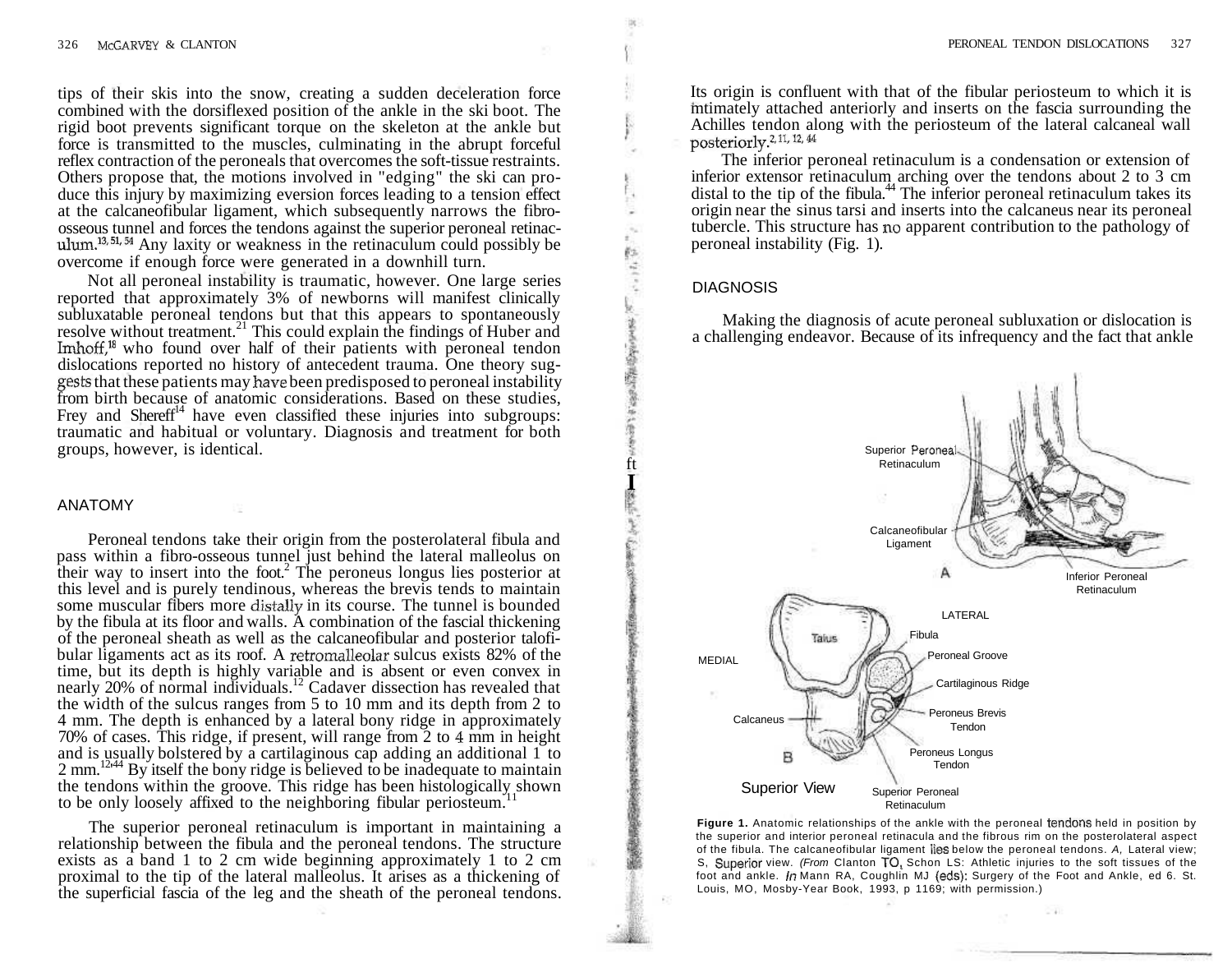sprains are among the most common injuries seen in emergency rooms and by orthopedic surgeons, injuries are frequently mistaken for a typical lateral ankle sprain. Although the presentations of lateral swelling, tenderness, and ecchymosis are similar, there are some obvious findings to which the careful examiner should pay heed. First, the patient is frequently at a loss to explain the mechanism as opposed to those with ankle sprains who typically report "rolling over" or "turning in." Although sprains and tendon subluxation have been reported to occur together, the physical findings are quite disparate.<sup>49</sup> Patients who subluxate demonstrate more posterior tenderness and fewer symptoms anteriorly, particularly over the anterior talofibular ligament. The anterior drawer test is negative and discomfort or apprehension is maximized by resisted eversion of the foot, which mimics the proposed mechanism of injury.

In the chronic setting the presentation is much different. The patient complains of a repetitive popping or snapping that may or may not be accompanied by pain. Occasionally, instability in the form of giving way is present in the face of normal anterior drawer and tilt tests. There is less likely to be swelling or tenderness when compared to patients with chronic ligament instability. The hallmark of diagnosis is a high index of suspicion prompting the clinician to test the patient by resisting eversion and dorsiflexion from an inverted plantar flexed position, thus witnessing the dislocation. Inability to demonstrate dislocation, however, does not necessarily exclude the diagnosis.

Radiographs and other diagnostic studies are frequently helpful in making the diagnosis. Most series suggest normal radiographic examinations, and this has been the authors' experience as well. A reported 15% to 50% of patients suffering acute subluxation or dislocation will manifest an avulsion fracture best seen on the internal oblique or "mortise" view.<sup>6, 31, 38</sup> For those patients in which suspicion is high but plain radio graphic examination is negative, other modalities are helpful. CT is helpful in delineating the bony retrofibular anatomy and position of the tendons.<sup>41, 42, 52</sup> MR imaging has gained popularity because of its ability to delineate soft-tissue injury,<sup> $47, 58$ </sup> in particular, damage to the superior peroneal retinaculum. Peroneal tenography, once thought to be useful, has fallen out of favor because of its lack of specificity, invasiveness, and difficulty in interpretation.<sup>15, 39, 40</sup> In most cases, however, a good examination and plain radiographs will suffice to ensure confident diagnosis.

# TREATMENT

## Acute Nonoperative Management

Once a diagnosis is established the surgeon must choose whether to initiate conservative treatment or approach the problem operatively. Support exists for both methods, but even with adequate conservative treatment the reported successful results are only marginally better than

50%.<sup>26</sup>' 51 Even so, initial nonoperative treatment is a safe, legitimate approach to attempt to gain healing and avoid the operative risk to the patient. Adequate conservative management consists of immobilization and a well-molded cast or splint with the foot in slight plantar flexion (10 to 15 degrees) and mild inversion in an attempt to relax the peroneal tendons as well as maintain their reduction in the retrofibular groove. Non-weight-bearing crutch ambulation is continued for at least 6 weeks to allow adequate time for healing of the retinaculum and periosteum. Anything short of this will serve only to ensure a higher rate of recurrent subluxation or dislocation. $13$ 

# Operative Management

Alternatively, many surgeons believe that because of the high risk of recurrent instability combined with the fact that most patients suffering from this injury are young, athletic, and highly motivated for a rapid return to activity, an initial operative management is a reasonable option.<sup>10, 11, 25, 33</sup> The authors agree and advocate early surgical treatment for those patients who desire a quick return to a sport or active lifestyle and for whom there are no contraindications to surgery.

Based on the results of Eckert and Davis<sup>11</sup> it is known that the peroneals will come to lie in a pouch created by the superior peroneal retinaculum and its confluence with the periosteum of the posterolateral fibula, which has been stripped but not torn free from bone. These authors arrived at a classification system for acute injuries based on which structure separated from the fibula (Fig. 2). In grade I injuries (51%) the superior peroneal retinaculum was stripped clean from the posterior lateral malleolus but remained attached to the fibular periosteum; grade II (33%) demonstrated a cartilaginous ridge avulsion from the distal fibula; grade III (16%) was associated with a small, bony avulsion of the posterior lateral cortex of the fibula. No actual tears of the superior peroneal retinaculum were encountered.

Regardless of the pathologic findings, direct reattachment of the superior peroneal retinaculum and periosteum via multiple drill holes in the fibula reliably eliminates the loss of peroneal restraint. The procedure may be performed under general, spinal, epidural, or regional anesthetic. A tourniquet may be used but is not required. The patient may be positioned in the supine, lateral decubitus, or prone position; however, the authors have found that the latter provides better visualization of the retrofibular area of interest. The procedure is performed through an incision just behind the fibula that directly overlies the peroneal tendons beginning 5 to 6 cm proximal to the tip of the lateral malleolus and is parallel to the course of the tendons (Fig. 3). Careful dissection is necessary to protect the sural nerve that lies directly posterior to the incision and may have an anterior branch coursing into the operative field. Dissection proceeds until the superior peroneal retinaculum is encountered. The structure is identified as a thickening of the tendon sheath whose inferior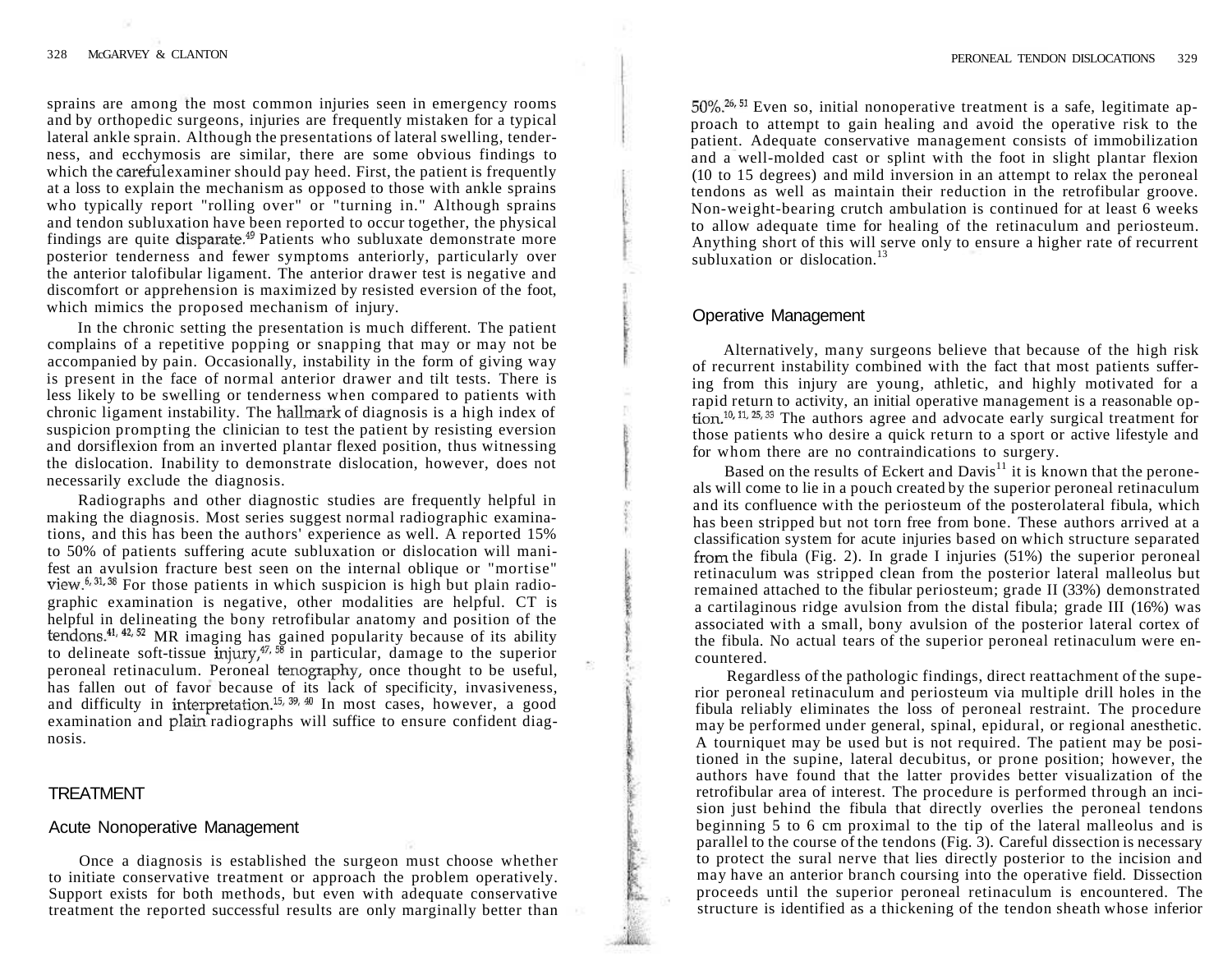

**Figure 2.** Classification of pathologic conditions in peroneal tendon dislocations. A, Normal. 0, Grade !: Superior peroneal retinaculum stripped off the fibula. C, Grade **II:** Fibrous rim avuised from the posterolateral aspect of the fibula along with the superior peroneal retinaculum. D, Grade **III:** Bony avulsion of the posterolateral part of the fibula by the superior peroneal retinaculum. (From Clanton TO, Schon LS: Athletic injuries to the soft tissues of the foot and ankle. In Mann RA, Coughlin MJ (eds): Surgery of the Foot and Ankle, ed 6. St. Louis, MO, Mosby-Year Book, 1993, p 1170; and adapted from Eckert WR, Davis EA Jr: Acute rupture of the peroneal retinaculum. J Bone Joint Surg Am 58:670-673, 1976; with permission.)

edge lies approximately 1 to 2 cm proximal to the tip of the fibula. Once the superior peroneal retinaculum is identified it is divided and the surgeon proceeds to evaluate the specific pathology. This typically involves retinacular and periosteal stripping but may also demonstrate a bony or fibrocartilaginous avulsion from the posterolateral ridge of the fibula. At this point a small trough is made in the lateral ridge using a rasp or a burr to roughen the bony edge and facilitate healing. Next, three or four drill holes are placed, starting within the lateral cortex and directed toward the fibular groove. Absorbable 0 or 0-0 sutures are used to bring the stripped retinaculum into the trough and then are tied over a bony bridge (Figs. 4-8). The wound is irrigated, subcutaneous tissues and sheaths are loosely approximated, and the skin closed in subcuticular fashion. The foot is placed in a cast or splint with slight equinus and eversion to minimize the stress on the repair.<sup>54</sup> (It should be noted that this position differs from that proposed for nonoperative treatment because lateral restraint has been restored and the tendons should be held in their relaxed position.)



**Figure 3.** Surgical repair of an acute peroneal tendon dislocation. A, Surgical approach. B, Pathologic anatomy. C, Repair of the superior peroneal retinaculum by direct repairthrough drill holes in the posterolateral portion of the fibula. (From Clanton TO, Schon LS: Athletic injuries to the soft tissues of the foot and ankle. In Mann RA, Coughiin MJ (eds): Surgery of the Foot and Ankle, ed 6, St. Louis, MO, Mosby-Year Book, 1993, p 1172; with permission.)

:'f"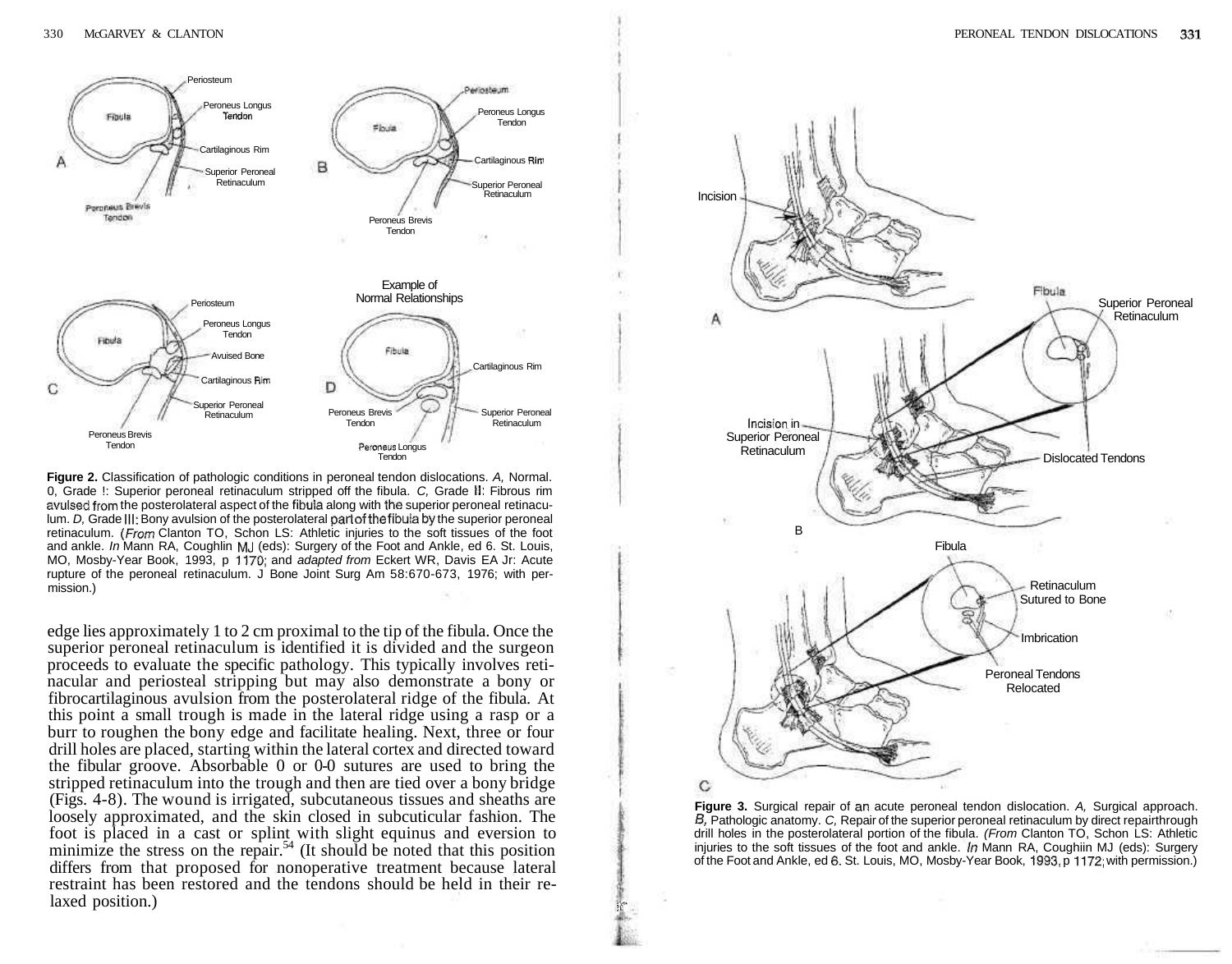

Figure 4. Preoperative photograph of a grossly unstable peroneal tendon, dislocated lateral to the fibula.

Because of the reported 18% prevalence of shallow or convex grooves, surgeons should inspect for this possibility in every case. Should an inadequate sulcus be identified, a groove-deepening procedure as detailed in the treatment of chronic subluxation should be used in addition to the aforementioned repair.

### **Postoperative Management**

The splint and dressing are maintained for 1 to 2 weeks postoperatively while the patient is non-weight bearing. At the first follow-up visit the patient is placed in a short-leg walking cast or brace that is worn for 1 month. Return to activity can commence only when the patient demonstrates full strength and range of motion as compared to the uninjured side. This usually requires 3 to 4 months for recuperation time.

## **Chronic Injuries**

Because these injuries are frequently misdiagnosed or untreated in the acute phase, patients are frequently encountered after repeated bouts



Figure 5. Surgical exploration demonstrates the unrestrained peroneus longus tendon clearly lying outside of the retrofibular groove.

of subluxation or frank dislocation. Conservative management plays no significant role in this situation. The only benefit to be gained by immobilization would be palliation of acute or chronic inflammatory symptoms. Otherwise, symptoms of instability are predictably recurrent in this patient population. The surgeon may choose from myriad procedures available for correction of this problem. These procedures tend to be grouped into five broad categories based on the method of retaining the peroneal tendons in their sheath: (1) superior peroneal retinaculum reattachment and reinforcement with local tissues<sup>1,  $\frac{1}{3}$ ,  $\frac{4}{3}$ ,  $\frac{11}{3}$ ,  $\frac{55}{3}$ ; (2) bone block</sup> procedures<sup>5,20,22,25</sup> <sup>27,33,57</sup>; (3) tissue transfer procedures<sup>2, 13, 16, 19, 27, 28, 45, 48, 50<sub>;</sub></sup> (4) tendon rerouting procedures<sup>23, 24, 36, 37, 43</sup>; and (5) groove-deepening procedures.<sup>2</sup><sup>53, 59</sup> Each is discussed separately.

#### Anatomic Repair and Augmentation

Chronic dislocation of peroneal tendons resembles in many ways anterior dislocations of the glenohumeral joint.<sup>8</sup> Many authors draw the analogy of the superior peroneal retinacular pouch to a Bankart lesion in the shoulder. Both are similar in that they involve soft-tissue restraint that has torn free from its rim of attachment and created a more voluminous pouch for further subluxation or dislocation. Following a traumatic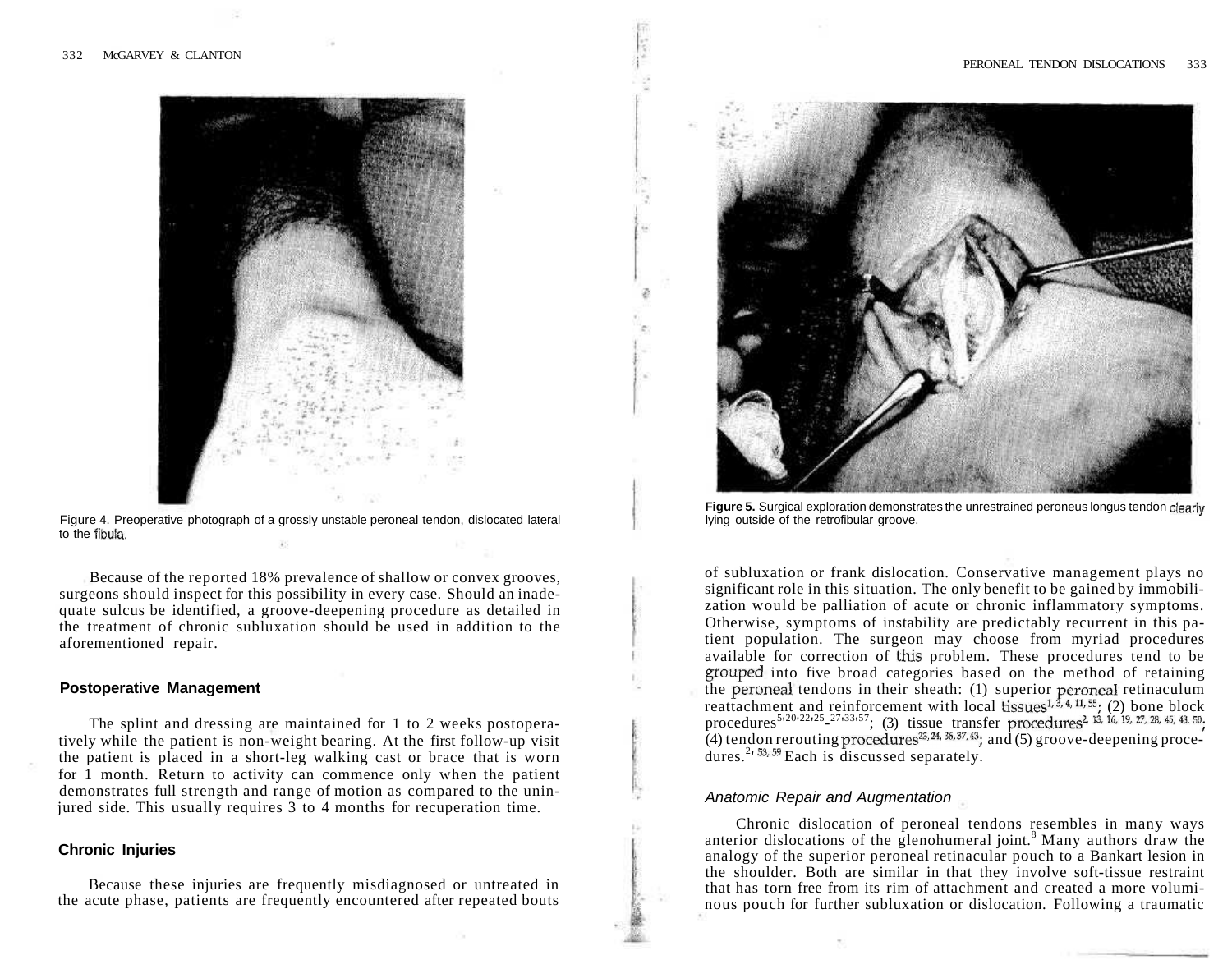

**Figure 6.** The peroneal tendons are reduced manually to lie within the groove.

event it is intuitively obvious that the direct attachment of the avuised tissue would correct the problem, barring any anatomic predisposition toward instability. This procedure is popular because of the technical simplicity, its small incision, and an anatomic repair without disturbing other structures; however, the main drawback of this type of procedure is a failure to address any potentially causative factors for subluxation (i.e., shallow or convex groove or an incompetent retinaculum). Even so, the overall reported rate of recurrence is only 3%, with no complications noted in published reports.<sup>1, 3, 4, 7</sup>

#### Bone Block Procedures

Kelly was the first to describe the original bone block procedure in 1920.<sup>20</sup> Since then numerous modifications or variations have been described, but the basic premise of creating a more substantial lateral ridge or bony shelf to prevent tendon dislocation remains. These procedures also have in common the benefit of maintaining the fibro-osseous floor of the sulcus to allow smooth tendon passage within the tunnel; however, this type of procedure is technically demanding and carries a reasonably high rate of hardware-related complications. Additionally, it fails to address the actual source of pathology, which is the creation of a loose softtissue sleeve. Redundancy of soft tissues may actually be exacerbated by posterior translation of the anterior bony attachment of the superior



Figure 7. After the lateral ridge of the fibula has been abraded, sutures are placed through drill holes in the lateral fibular cortex and then in the superior peroneal retinaculum.

peroneal retinaculum. The procedure is also subject to complications inherent with osteotomies, including nonunion and fracture. The difficulty associated with this technique is highlighted by its 9% recurrence rate and 30% complication rate in review of the literature.<sup>20,22,25,26,27,33</sup>

## Tissue Transfer

**INTERNATIONAL STATE** 

「大学のことのあるのであるのである」という

Healthy surrounding tissues may be used to supplant a potentially incompetent retinaculum and act as a check rein to augment the repair or reconstruction. Multiple techniques have been suggested to make use of adjacent structures for the purpose of preventing repeated dislocations. Authors have proposed the use of all or a portion of various tendons, including the Achilles tendon,<sup>13, 19, 45</sup> peroneus brevis,<sup>2, 50</sup> plantaris,<sup>27</sup> peroneus quartus,<sup>28, 48</sup> or other anomalous muscles if present. Advantages are the reasonable guarantee of healthy tissues to address the pocket of injured tissue directly, preservation of the anatomy of the sulcus, and lack of osteotomy. Criticisms, however, point to the potential reduction in motion created by the tenodesis effect and the compromise of normal tissues at the donor site. Although few reports exist, there is a 0% recurrence rate and a 19% complication rate, the majority of which involved limited range of motion.<sup>2, 16, 19,</sup> 28, 29, 50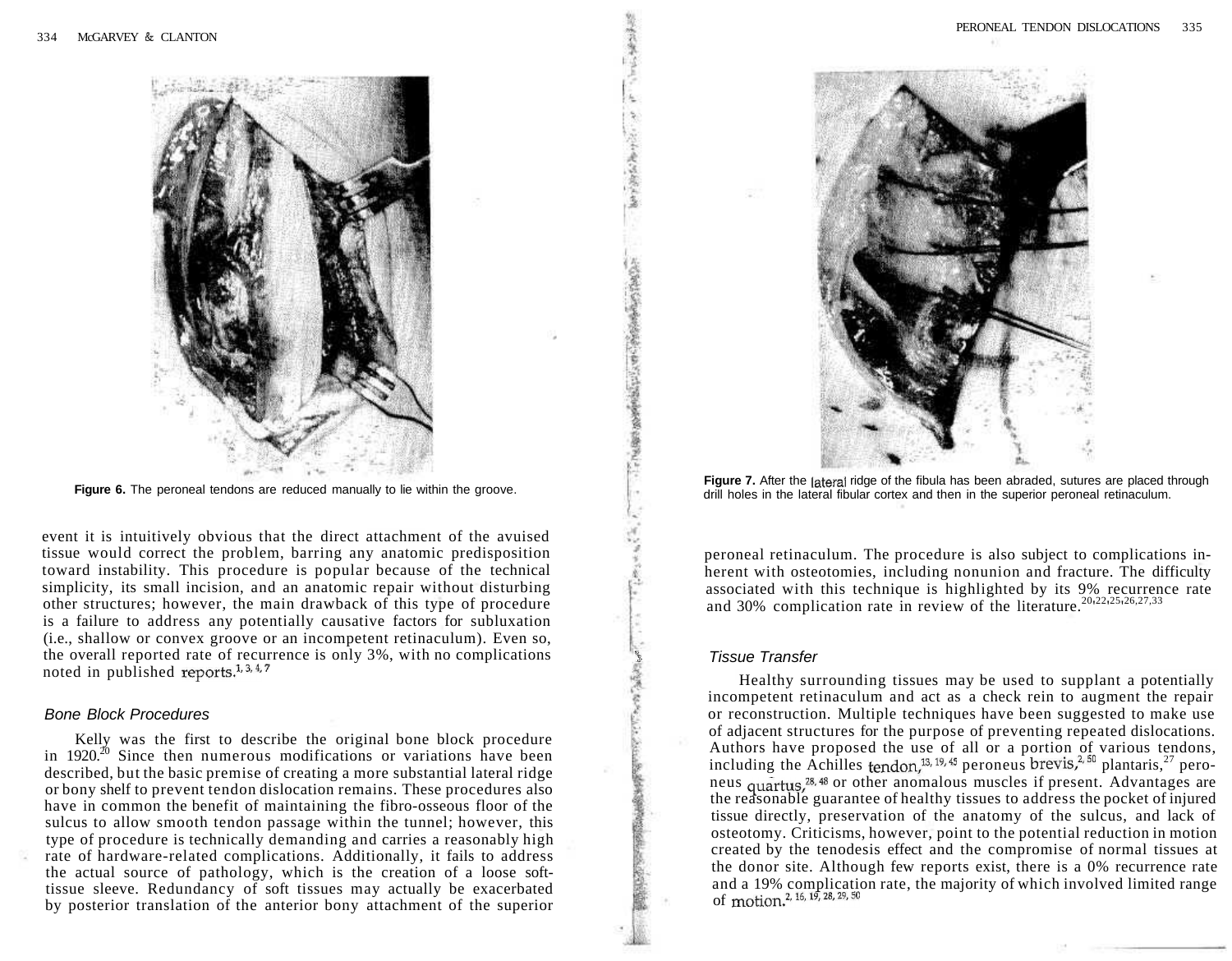

**Figure** 8. The retinacular pouch is then reapproximated to reconstruct the peroneal sheath anatomically.

#### Rerouting Procedures

Numerous methods have been described to reroute the peroneal tendons. These procedures involve redirecting the tendons so another anatomic structure functions as the retinacular restraint. Most reroutings involve some method of passing the tendons beneath the calcaneofibular ligament (Fig. 9). Variations arise as to the method of manipulating the tendons into this tunnel and include detachment of one side of the calcaneofibular ligament or the other with reattachment, dividing the calcaneofibular ligament and repairing it in its mid substance, or dividing and resuturing the tendons in their new position.<sup>35, 35, 37, 43</sup> One report has even suggested that redirecting the line of pull of the tendons anterior to the fibula was more physiologic, but little support exists for this theory.<sup>23</sup> Proponents like the use of normal tissue to restrain the tendons and preserve the retrofibular anatomy, including the fibro-osseous tunnel. Although the tendons remain in this groove, concerns exist surrounding the potential risk of disturbing or sacrificing normal structures. These procedures seem to be effective with no reported recurrences but carry an inordinately high complication rate of 61%, including sural nerve injury, stiffness of the subtalar joint, and persistent discomfort.<sup>24,36,37,43</sup>

## Groove Deepening

Advocates for groove-deepening procedures cite Edwards<sup>12</sup> description of retrofibular anatomy as a rationale for this procedure. Approx-



**Figure 9.** Platzgummer method of reconstruction for dislocating peroneal tendons by rerouting the peroneal tendons underneath the calcaneofibular ligament. A, Calcaneofibular ligament divided. B, Peroneal tendons relocated under the repaired calcaneofibular ligament. (From Clanton TO, Schon LS: Athletic injuries to the soft tissues of the foot and ankle. In Mann RA Coughlin MJ (eds): Surgery of the Foot and Ankle, ed 6. St. Louis, Mosby-Year Book, 1993, p 1174; and adapted from Platzgummer H: Uber ein einfachs ver-fahren zur operativen behandlung der habituellen peronaeussennenluxation. Arch Orthop Unfallchir 61:144-150, 1967; with permission.)

imately 18% of all individuals will have a shallow or convex sulcus. It is unknown what percentage of patients suffering from chronic instability of the peroneal tendons manifest this anatomic predisposition, but it is assumed to be greater than the average population. Proponents suggest that this procedure eliminates all anatomic predisposing factors. Detractors, however, are quick to point out that like bone block procedures the pathology of the dislocation pouch is not directly addressed, and therefore, potentially uncorrected. Other disadvantages are the technical demands and possibility of tendinitis by abrasion in the bony channel.  $\mathbb{P}^{\mathfrak{B}}$ This is thought to be reduced by the retention of the cartilaginous gliding layer.<sup>53, 59</sup> This step separates the newer techniques from older groove deepenings in which the tendons were left in a sulcus surrounded by cancellous bone to adhere or create friction.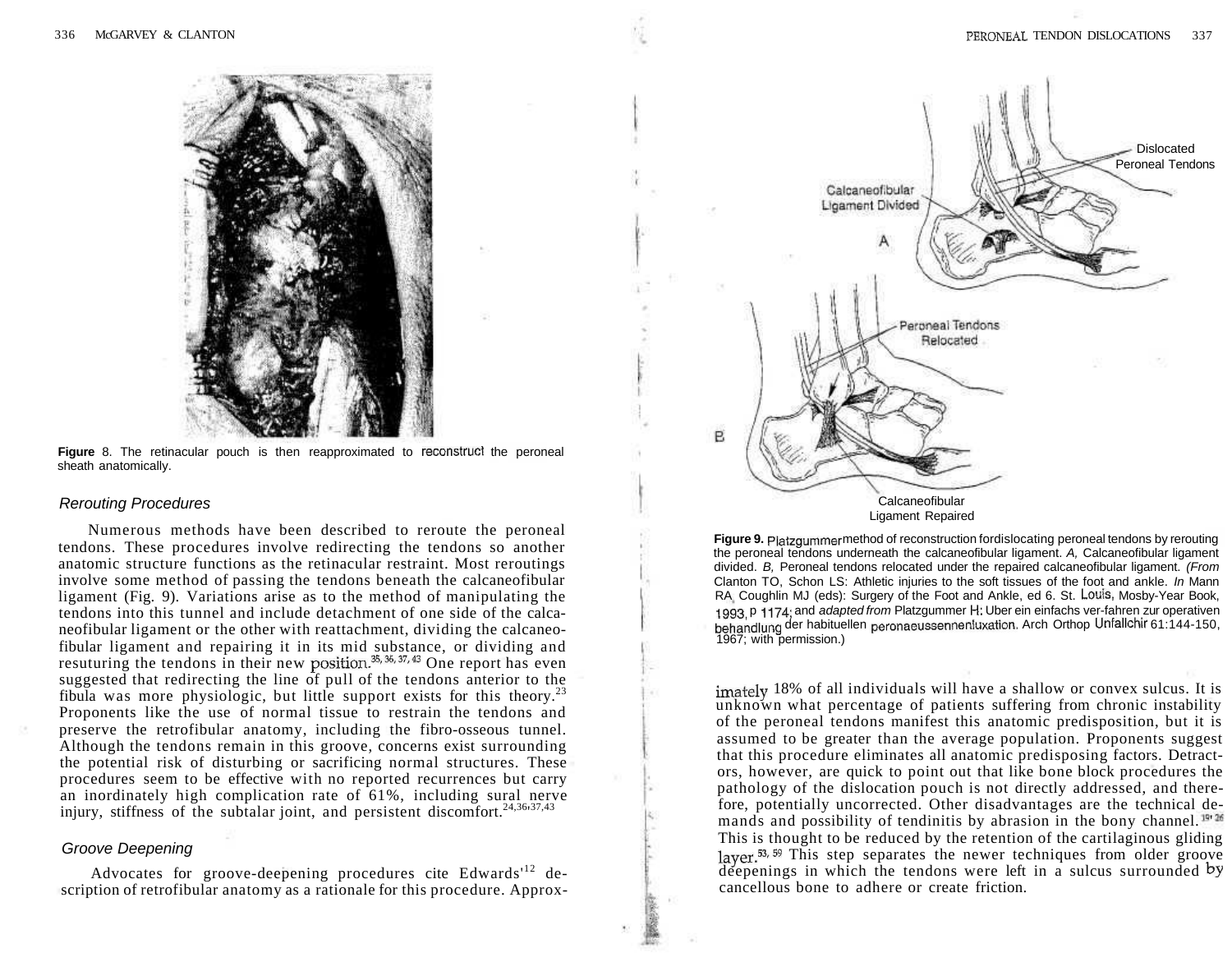The most difficult decision for the surgeon may be which of this plethora of procedures to choose. The authors' preference is to integrate the principles from several different categories and combine them based on the anatomic findings at the time of surgical exploration. The authors' preferred technique for the chronic dislocation/subluxation involves deepening the groove in the method of F.R. Thompson and others.<sup>53</sup> Additionally, to correct the soft-tissue defect a direct reefing of the superior peroneal retinaculum is included. If this tissue has become inadequate by attrition, an augmentation with Achilles tendon in the fashion of Ellis Jones is added.<sup>19</sup>

The surgical approach is similar to that involving the acute repair, but the incision is slightly larger in both directions. Care is taken to leave the sural nerve uninjured. Dissection proceeds to expose the sheath and superior peroneal retinaculum, which are then incised and the contents inspected. Particular attention is paid toward evaluation for tenosynovitis, longitudinal splits in the tendons, or impending rupture. Pathologic conditions, if identified, are corrected by performing tenosynovectomy, tendon repair, and debridement or repair as necessary. Once this is accomplished, the retromalleolar sulcus is exposed. The groove is deepened first by creating a medially hinged cortical flap. An oscillating saw is used to create a 1 cm X 3 cm trap door. A one-quarter inch osteotome is used to hinge the cortical cap and expose the underlying cancellous bone in a technique analogous to that used for harvesting iliac crest bone graft. Seven to nine millimeters of bone are removed using either a burr or curette to create a trough into which the door hinges closed. Tendons are then replaced against the fibrocartilaginous surface of the fibula (Fig. 10).

Proceeding, it is important to evaluate next the competency of the superior peroneal retinaculum. If adequate, it is reattached via drill holes as in the earlier section on acute dislocations. If not adequate to act as a restraint, a strip of Achilles tendon in the style of Ellis Jones is used. The tendoachilles is exposed laterally and a strip of tendon measuring roughly 10 cm long by 6 to 7 mm wide is harvested and left attached distally. A hole is made in the fibula with care taken not to fracture through the deepened groove. A 2.0-mm bit is used from anterolateral to posterior, and this hole is enlarged with a burr. The strip of tendon is then passed from posterior to anterior and back again on itself, then sutured with the foot in dorsiflexion and neutral version to allow normal postoperative motion (Fig. 11).

#### Postoperative Management

The patient is placed in a splint and dressing for 1 to 2 weeks of nonweight-bearing crutch ambulation. The foot is held in the neutral position. A short-leg walking cast or brace is then applied for the next month to 6 weeks. Rehabilitation focuses on strength and range of motion. It is continued until strength and motion are symmetric with the uninvolved



**Figure 10.** Surgical reconstruction for peroneal tendon dislocation by deepening the peroneal groove. (From Cianton TO, Schon LS: Athletic injuries to the soft tissues of the foot and ankle. In Mann RA, Coughlin MJ (eds): Surgery of the Foot and Ankle, ed 6. St. Louis, Mosby-Year Book, 1993, p 1177, and adapted from Slatis P, Santavirta S, Sandelin J: Br J Sports Med 22:16-18,1988, and Zoellner G, Clancy W Jr: J Bone Joint Surg Am 61:292-294, 1979; with permission.)



Figure 11. Jones procedure using a strip of Achilles tendon to reconstruct the superioi peroneal retinaculum. The inset shows a drill hole in the fibula. (From Clanton TO, Schon LS: Athletic injuries to the soft tissues of the foot and ankle. In Mann RA, Coughlin MJ: Surgery of the Foot and Ankle, ed 6. St. Louis, MO, Mosby-Year Book, 1993, p 1174; and adapted from Jones E: J Bone Joint Surg 14:574-576, 1932; with permission.)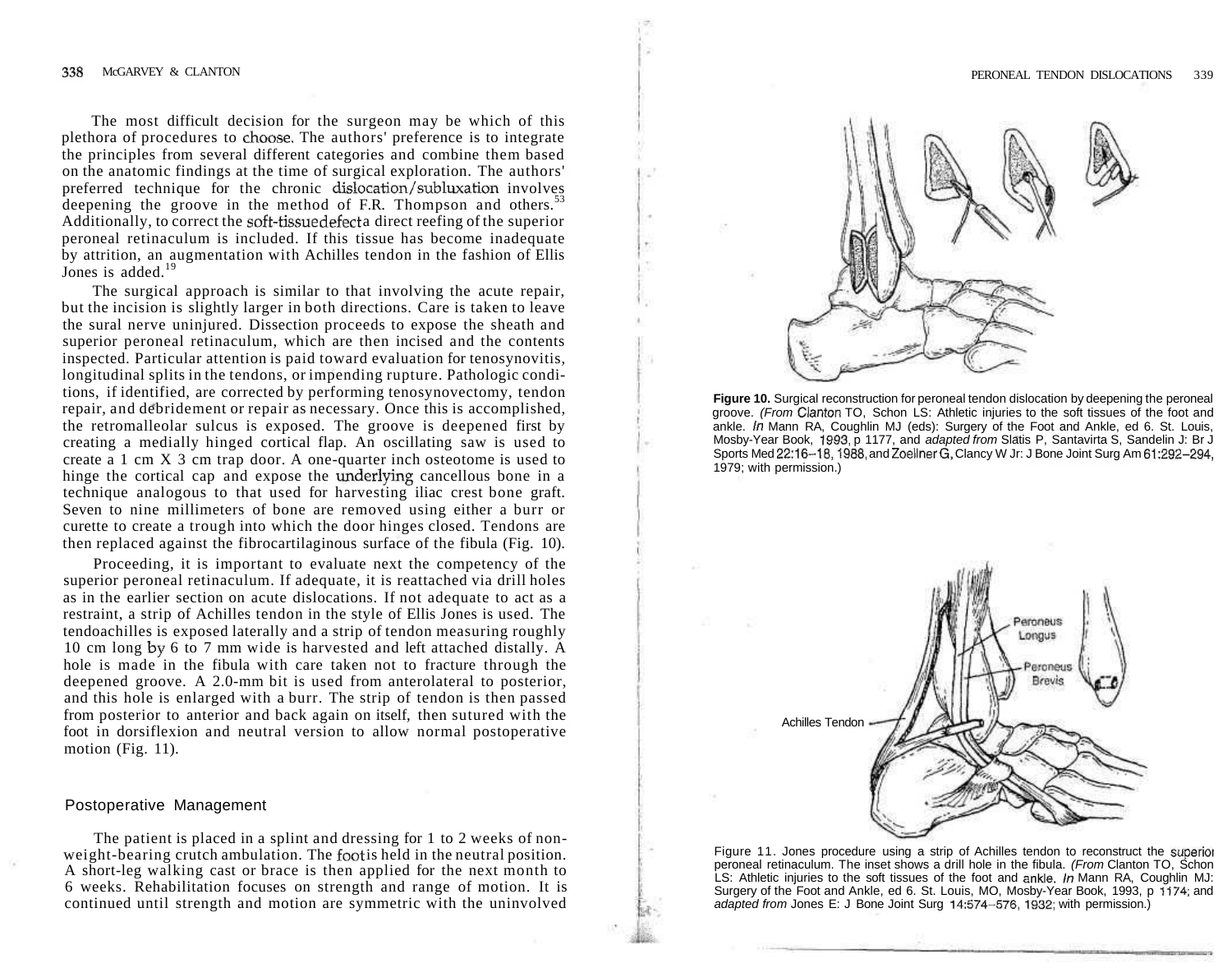ankle. Return to sport or vigorous activities is usually between 4 and 6 months.

# **CONCLUSION**

In summary, subluxation or dislocation of the peroneal tendons is a subtle injury that is often confused with or misdiagnosed as the more typical lateral ankle sprain. Considering this, it is probably more common than previously realized. Most peroneal subluxations and dislocations are sports-related traumatic incidents, but a certain percentage of the population will demonstrate this condition without revealing a specific isolated event. A poorly developed retrofibular groove and a deficient superior peroneal retinaculum are predisposing anatomic factors. The presumed mechanism is a sudden maximal contraction of the peroneal muscles with the foot in the dorsiflexed position, as can happen in skiing and football.

Diagnosis is made by physical examination and occasionally by radiographic studies. Plain radiographic findings will be present anywhere from 15% to 50% of the time. CT and MR imaging are sometimes helpful in delineating anatomic abnormalities.

Treatment is directed at maintaining the tendon sheath in the retrofibular groove and getting the avuised retinaculum/periosteum to heal in its anatomic position. Conservative treatment for acute injuries is successful in approximately 50% of the cases. Surgical management consists of reattaching the avuised tissues. Chronic subluxation or dislocation is a more difficult problem. The surgeon has a host of procedures to choose from to reconstruct the deficient area. Recommendations are made for the surgical approach of this problem. Results are usually excellent with proper diagnosis and treatment of this condition.

## References

- 1. Aim A, Lamke LO, Lilijedahl SO: Surgical treatment of dislocation of the peroneal tendons. Injury 7:14-19, 1975
- 2. Arrowsmith SH, Fleming IX, Allman FL: Traumatic dislocations of the peroneal tendons. Am J Sports Med 11:142-146,1983
- 3. Beck E: Operative treatment of recurrent dislocation of the peroneal tendons. Arch Orthop Trauma Surg 98:247-250, 1981
- 4. Behfar AS: Peronealsehnenluxation [Dislocation of the peroneal tendons]. Sportverletz Sportschaden 1:223-228, 1987
- 5. Blanulet C: De la luxation des tendons des muscles peroniers lateraux [On the dislocation of the tendons of the lateral peroneal muscles]. These 242, Paris, 1875
- 6. Church CC: Radiographic diagnosis of acute peroneal tendon dislocation. Am I Roentgenol 129:1065-1068,1977
- 7. Das De S, Balasubramaniam P: A repair operation for recurrent dislocation of the peroneal tendons. J Bone Joint Surg Br 67:585-587, 1985
- 8. Davies JAK: Peroneal compartment syndrome secondary to rupture of the peroneus longus: A case report. ] Bone Joint Surg Am 61:783-784, 1979
- 9. Du Vries HL: Survey of the Foot. St. Louis, Mosby-Year Book, 1959, pp 253-255
- 10. Earle AS, Moritz JR, Trapper EM: Dislocation of the peroneal tendons at the ankle: An analysis of 25 ski injuries. Northwest Med 71:108-110,1972
- 11 Eckert WR, Davis EA Jr: Acute rupture of the peroneal retinaculum. J Bone Joint Surg Am 58:670-673,1976
- 12. Edwards ME: The relations of the peroneal tendons to the fibula, calcaneus, and cufaoideum. Am J Anat 42:213-253,1928
- 13. Escalas F, Figueras JM, Merino JA: Dislocation of the peroneal tendons: Long-term results of surgical treatment. J Bone Joint Surg Am 62:451-453, 1980
- 14. Frey CC, Shereff MJ: Tendon injuries about the ankle in athletes. Clin Sports Med 7:103-118, 1988
- 15. Gilula LA, OloffL, Caputi R, et al: Ankle tenography: A key to unexplained symptomatology, Part II: Diagnosis of chronic tendon disabilities. Radiology 151:581-587,1984
- 16. Gould N: Technique tips: footings: Repair of dislocating peroneal tendons. Foot and Ankle 6:208-213,1986
- 17. Gutierrez I: De la luxation des tendons, des muscles peronier lateraux [On the dislocation of the tendons of the lateral peroneal muscles]. These 356, Paris, 1877
- 18. Huber H, Imhoff A: Haituelle peronealsehnenluxation -[Habitual peroneal tendon dislocation]. Z Orthop 126:609-612,1988
- 19. Jones E: Operative treatment of chronic dislocation of the peroneal tendons. J Bone Joint Surg 14:574-576, 1932
- 20 Kelly RE: An operation for the chronic dislocation of the peroneal tendons. Br J Surg 7:502-504,1920
- Kojima Y, Kataoka Y, Suzuki S, et al: Dislocation of the peroneal tendons in neonates 21 and infants. Clin Orthop 266:180-184,1991
- 22. Larsen E, Flink-Olsen M, Seerup K: Surgery for recurrent dislocation of the peroneal tendons. Acta Orthop Scand 55:554-555, 1984
- 23. LeNoir JL: A new treatment of peroneal subluxation-dislocation; A case report with a 27 year follow-up. Orthopedics 9:1689-1691,1986
- Martens MA, Noyez JF, Mulier JC: Recurrent dislocation of the peroneal tendons: Results **24**  of rerouting the tendons under the calcaneofibular ligament. Am J Sports Med 14:148- 150, 1986
- 25. Marti R: Dislocation of the peroneal tendons. Am J Sports Med 5:19-22, 1977
- McLennan JG: Treatment of acute and chronic luxations of the peroneal tendons. Am 26. J Sports Med 8:432-436,1980
- Micheli LJ, Waters PM, Sanders DP: Sliding fibular graft repair for chronic dislocation **27** of the peroneal tendons. Am J Sports Med 17:68-71,1989
- 28. Mick CA, Lynch F: Reconstruction of the peroneal retinaculum using the peroneus quartus: A case report. J Bone Joint Surg Am 69:296-297,1987
- 29. Miller JW: Dislocation of the peroneal tendons: A new operative procedure: A case report. Am J Orthop 9:136-137, 1967
- 30. Monteggia GB: Insfituzini chirurgiche, parte secondu. Milan, Italy, 1803, pp 336-341
- 31. Moritz JR: Ski injuries. Am J Surg 98:493-505, 1959

精製製作を行います。

- 32. Murr S: Dislocation of the peroneal tendons with marginal fracture of the lateral malleolus. J Bone Joint Surg Br 43:563-565, 1961
- 33. Orthner E, Polcik J, Schabus R: Die luxation der peroneussehnen (Dislocation of the peroneal tendons). Unfallchirurg 92:589-594, 1989
- 34. Orthner E, Weinstabl R, Schabus R: Experimentelle unterschung zur klarung des pathomechanismus der traumatischen peroneussehnenluxation [Experimental study for clarification of the pathogenic mechanism in traumatic peroneal tendon dislocation]. Unfallchirurg 92:547-553, 1989
- 35. Platzgummer H: Uber ein einfaches verfahren zur operativen behanlung der habituellen peroneussehnen-luxation (On a simple procedure for the operative therapy of habitual peroneal tendon luxation). Arch Orthop Unfallchir 61:144-150, 1967
- 36. Poll RG, Duijfjes F: The treatment of recurrent dislocation of the peroneal tendons. J Bone Joint Surg Br 66:98-100, 1984
- 37. Pozo JL, Jackson AM: A rerouting operation for dislocation of the peroneal tendons: Operative technique and case report. Foot and Ankle 5:42-44,1984
- 38. Rask MR, Steinberg LH: The pathognostic sign of tendoperoneal subluxation: Report of a case treated conservatively. Orthop Rev 8:65-68, 1979